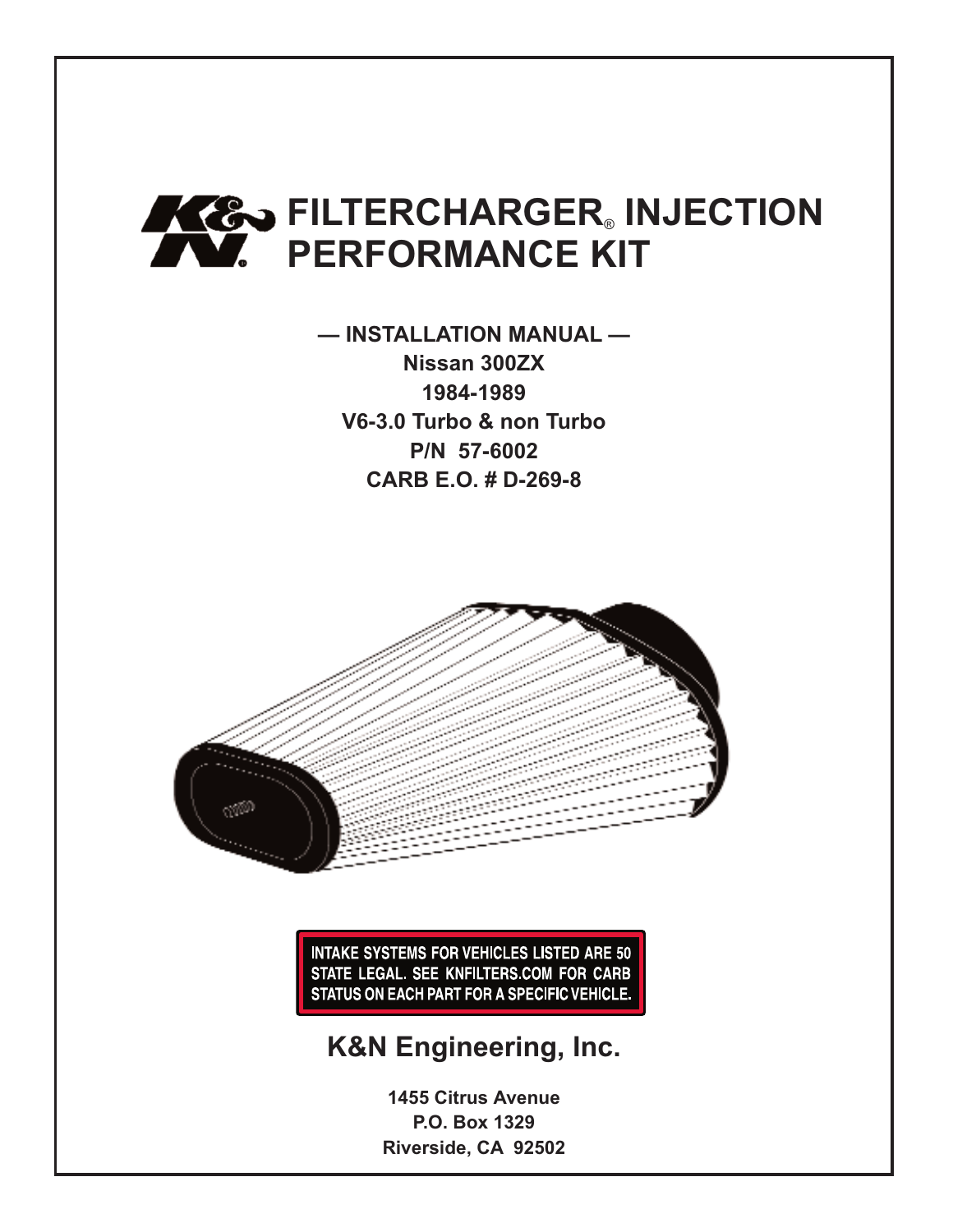#### K&N Filtercharger® Injection Performance Kit #: **57-6002** Application: **1984-89 Nissan 300ZX V6-3.0 turbo & non turbo** Air-flow sensing device: **Nippondenso flap-door air flow meter**

#### **BASIC DESIGN CONCEPT**

This K&N Filtercharger® Injection Performance Kit (hereafter referred to as: **FIPK**) is designed to be less restrictive than the OEM air filter system. Low restriction air filters allow the engine to have better throttle response as well as more power throughout the RPM band. K&N has designed this **FIPK** to exactly replace the OEM factory air cleaner case, with a precision engineered aluminum adapter and all the necessary mounting brackets, bolts, screws and nuts. Additionally, it is important to note, if the O.E.M. air cleaner case has emission control devices and/or hoses, that all these parts will be installed as necessary to the new assembly.

Each **FIPK** has a specially designed filter with woven cotton fabric sandwiched between 2 layers of wire mesh screen. The screen and fabric combination creates a grid-like effect which actually straightens out the incoming air as it passes through the filter. In addition to the filter, this kit has a uniquely designed adapter with a built-in velocity stack. This velocity stack is beneficial in further smoothing out the incoming air flow and allowing for a less restrictive entry into the engine. (Air moving in a straight direction moves faster than tumbling air thus creating an increase in air flow). See the figure below.

#### **AIR CLEANER DESIGN EFFECTIVENESS**

To design an effective performance air filter assembly, two factors must be considered: the air filtering element and the air filter adapter. On fuel injected, computer controlled vehicles, there can be a substantial gain in performance by using a less restrictive air filter assembly. Original equipment air filter assemblies tend to be more restrictive than the performance enthusiast would like, therefore, by changing to the less restrictive K&N **FIPK**, the air flow potential of the engine can be fully maximized without jeopardizing important emission standards. (see figures below)

#### **EMISSIONS LEGAL**

The **FIPK** is street legal for use on the emission controlled vehicles that it was originally designed to fit. These kits replace the original air filter case and do not eliminate the emission controls. The high temperature label, (attached) contains the EO # assigned by C.A.R.B. that will allow a vehicle installed with the FIPK to pass the visual inspection at an authorized Smog Inspection station.

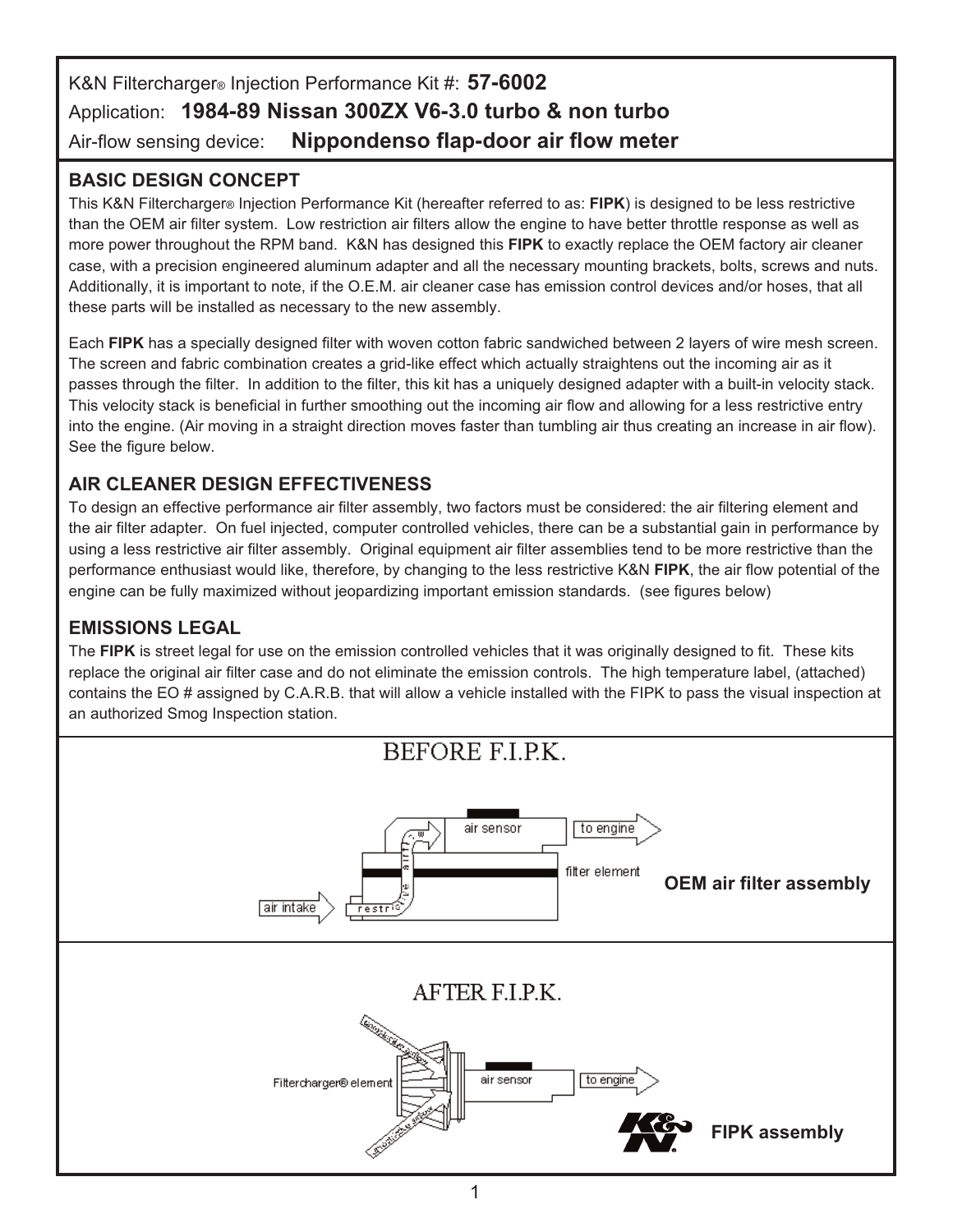## **INSTALLATION INSTRUCTIONS**

CAUTION!! PLEASE READ CAREFULLY AND COMPLETELY BEFORE BEGINNING WORK ON YOUR VEHICLE. K&N suggests that you have a repair manual available for reference during installation of the K&N Filtercharger® injection performance Kit.



#### **INSTALLATION**

- 1) Disconnect the vehicle's negative battery cable.
- 2) Remove the stock airbox. Loosen the intake hose clamp at the resonator chamber as shown in fig. 1, then remove the four bolts securing airbox to vehicle (note: one of the airbox bolts connects the fan shroud bracket, you will need to refasten that bracket with the stock bolt). Carefully remove the airbox and resonator chamber as a complete assembly from vehicle.
- 3) Remove the hose clamp on the airbox side of the resonator chamber and separate it from the airbox. (see fig. 2)